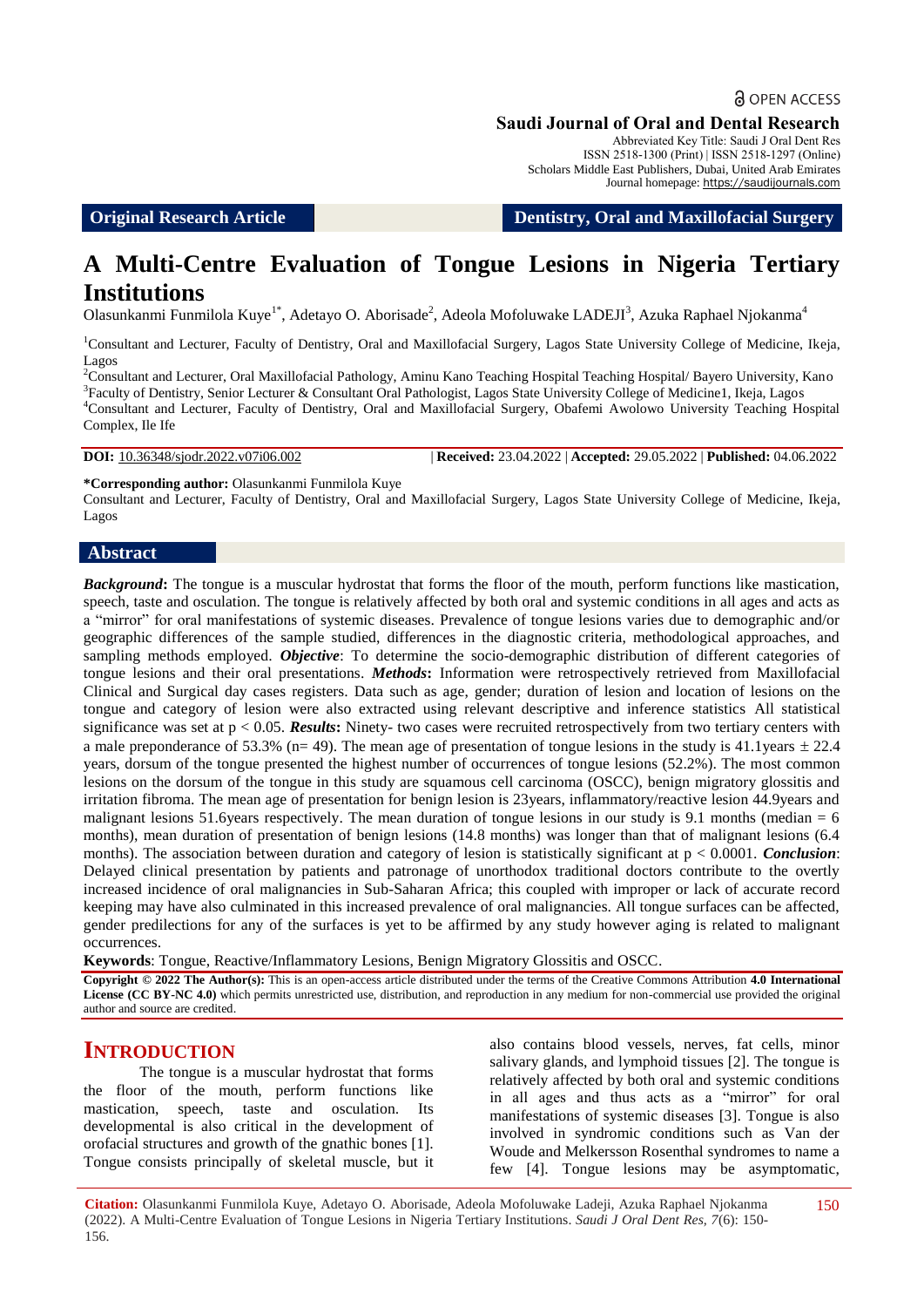however, timely diagnosis of tongue lesions is imperative to prevent untoward complications of hemorrhage, airway obstruction and its detrimental effect in preventing normal orofacial growth [5]. The myriad of abnormalities bedeviling the tongue ranges from congenital abnormalities, benign tumors, inflammatory lesions to malignancies. These lesions also affect all the surfaces of the tongue with varying incidences and predilection for specific areas [5]. Prevalence of tongue lesions varies world-wide due to demographic and/or geographic differences of the sample studied, as well as differences in the diagnostic criteria, methodological approaches, and sampling methods; therefore conducting studies on the prevalence of tongue lesions in different geographic regions seems important [2]. There are few documented reports on tongue lesions prevalence in Sub-Saharan Africa and Nigeria to be exact, therefore this study aims to report the presentation of tongue lesions in two tertiary centers in the Southern and Northern axis of Nigeria across surfaces of the tongue, category of the tongue lesions and duration of presentation of individual tongue lesions.

# **MATERIALS AND METHODOLOGY**

Maxillofacial Clinical and Surgical day cases registers, biopsy day registers and oral diagnosis clinic registers at Lagos state University teaching hospital and Aminu Kano Teaching Hospital Complex, Kano were utilized to retrieve pertinent patients' information. These include sociodemographic data such as age, gender; duration of lesion and location of lesions on the tongue. Category of lesion and definitive diagnosis of affected lesion were also extracted, information"s retrieved were imputed into a data proforma. The continuous variables of age and duration of lesion were recorded in years and months respectively. The site of the tongue was divided broadly into:

- I. Dorsum of the tongue which included both the anterior two-thirds of the dorsal surface as well as the posterior one third of the tongue's dorsum
- II. Ventral surface of the tongue
- III. The lateral surfaces of the tongue on both the right and left halves

#### **Category of lesions involving the tongue were also broadly divided into**

- A. Inflammatory / reactive lesions of the tongue
- B. Benign tumors of the tongue (including vascular tumors)
- C. Malignancies

For lesions with histological diagnosis, tissue slides were reviewed and reconfirmed blindly by an oral pathologist before inclusion into the study. Patients with incomplete data and discordant histopathologic diagnosis were excluded from the data.

Descriptive statistics were utilized to analyze age, duration and the categorical variables and were expressed as means, frequencies and cumulative proportions. Following tests of normality using Shapiro wilk test and homogeneity of variances using Levene test, the means of ages and duration of lesions were analyzed across gender, sites of the tongue and categories of lesions using Student T-test and analysis of variance where appropriate. Relationships between categorical variables were also tabulated and analyzed through chi square statistics with fisher"s approximation performed where appropriate. For significant association following ANOVA, Tukey post hoc analysis was conducted to determine pairwise comparisons while Dunn Test was utilized to conduct pairwise comparisons following significant Kruskal Wallis association tests. All statistical significance was set at  $p < 0.05$ . All analyses were performed using R.

# **RESULTS**

A total of ninety-two (92) cases were retrieved from the archives of both tertiary centers with a male preponderance of  $53.3\%$  (n= 49) in a 1.1:1 male to female ratio.

### **Age and Sex**

The mean age of presentation of tongue lesions from our study is  $41.1$ years  $\pm 22.4$  years and a median age of 42.5 years. The mean age of presentation was higher in males with a mean age of 41.7 years (median= 43) relative to the mean age of presentation in female patients (mean  $= 40.4$  years, median  $= 41$ years) with no statistical significance.

#### **Site of Tongue Lesions**

The dorsum of the tongue presented the highest number of occurrences of tongue lesions with a proportion of 52.2%(n=48), with 75% of these lesions confined to the anterior two-thirds of the tongue. There was equal proportion of lesions on both the ventral and lateral aspect of the tongue (n=22, 23.9%). The most common lesions on the dorsum of the tongue in this study are squamous cell carcinoma (OSCC), benign migratory glossitis and irritation fibroma. The three common lesions comprise 40% of all dorsal tongue lesions. OSCC and recurrent aphthae present most common lesions on the lateral surface of the tongue (55%); OSCC singly represented 50% of all ventral tongue lesions followed by oral dermoid cyst.

The dorsum of the tongue also has the lowest mean age of presentation at 38.7 years with lateral tongue and ventral surface presenting with mean ages of 46.5 years and 40.6 years respectively. A male preponderance was observed in both tongue lesions on the dorsum and the ventral surface at 60.4% and 59.1% respectively (M:F ratio= 1.5:1, however, a female preponderance of lateral surface lesions was observed (68.2%, M:F ratio at 1:2.1). the association between site of tongue and patient was however not statistically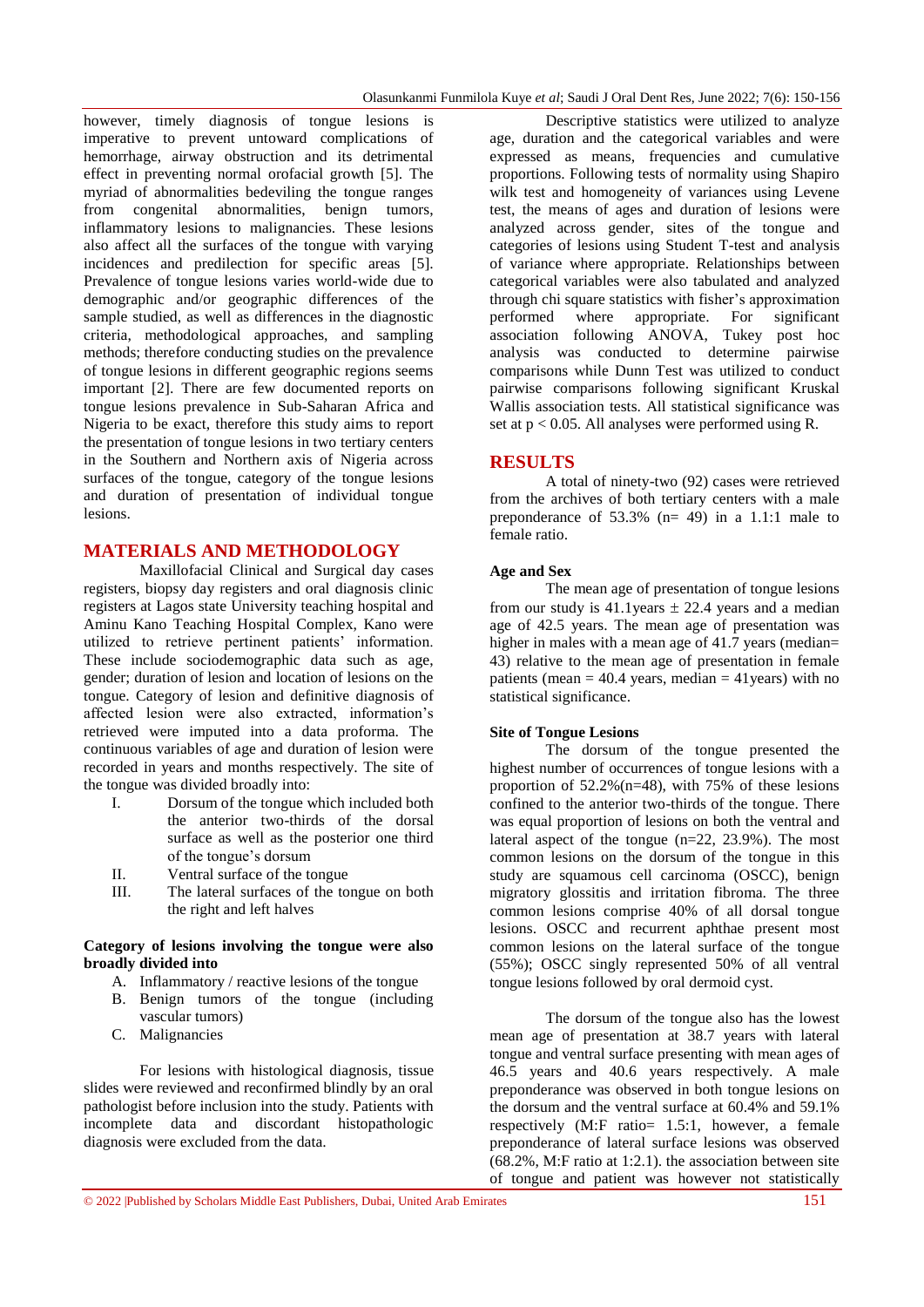significant and with a low effect size (Cramer's  $V =$ 0.24).

## **Category of Lesions**

Inflammatory/reactive lesions accounted for 41.3% (n= 38) of all the tongue lesions in our study whilst non-malignant lesions constitute the least preponderance at 27.2% (n=25). Malignant lesions comprised 31.5% (n= 29) of the tongue lesions. Recurrent aphthae, benign migratory glossitis and irritation fibromas comprise greater than 50% of all inflammatory tongue lesions in this study. Oral squamous cell carcinoma of the tongue constitutes the most common malignancy involving the tongue with a preponderance of 90% followed by salivary adenocarcinomas. It is the single most common lesion in tongue lesions comprising 27.2% of all tongue lesions in this study. Squamous papilloma was observed to be the most common benign tumor of the tongue, accounting for 28% of all benign lesions; other observed benign lesion in this study are oral dermoid cysts and hemangiomas.

The mean age of presentation varies amongst the different categories ranging from 23 years for benign lesions, 44.9 years for inflammatory lesions and 51.6 years for tongue malignancies. This association between mean age of presentation and category of lesion is statistically significant ( $p < 0.00001$ ) and a moderate effect of 0.261. Tukey post-hoc analyses revealed that the mean age varied significantly between mean ages of benign lesions and inflammatory lesions  $(p = 0.00009)$  and also between mean ages of benign lesions and malignant lesions ( $p = 0.000002$ ).

There was a male predilection for both benign lesions and oral malignancies amongst tongue lesions with proportions of 56% and 58.6% respectively in a male to female ratio of 1.3:1 and 1.4:1. Female patient however presented a predilection for inflammatory

tongue lesions  $(52.3\%, M: F = 1.1:1)$ . As regards site of the tongue, benign lesions account for 64% of dorsal lesions but only 8% of lesions observed on the lateral surface, inflammatory lesions are also commonly found on the dorsum (60.5%) with only 7.9% occurring on the ventral surface of the tongue. Contrastingly, most ventral surface lesions are malignancies (41.4%) with about 27.6% of lateral surface of tongue lesions also malignant. The association between site of lesion and the category is statistically significant ( $p = 0.004$ ).

## **Duration of Presentation**

The mean duration of tongue lesions in our study is 9.1 months (median  $= 6$  months) with ranges from 2 weeks to 48 months. Expectedly, the mean duration of presentation of benign lesions (14.8 months) is remotely longer than that of malignant lesions (6.4 months); inflammatory / reactive lesions have a mean duration of 6.6 months. The association between duration and category of lesion is statistically significant at  $p < 0.0001$ . Post-hoc Dunn Test analysis however, revealed only a statistically significant difference between mean duration in inflammatory lesions and benign lesions  $(p = 0.00002)$  and also between benign lesions and malignant lesions ( $p =$ 0.01). The mean duration of presentation also varies amongst surfaces of the tongue with the lateral surface presenting the least mean duration at 5.3 months (median  $=$  3 months) compared to 10.2 months and 10.6 months of dorsal tongue lesions and ventral lesions  $(median = 7 months)$ .

To evaluate the association between duration of presentation and interactions between the site of the lesion, the category of lesion and the gender of the patient, Mantel–Haenszel Test was utilized. A threeway interaction between these variables and duration was statistically significant at  $p < 0.00001$  to reveal the interactions between gender, site and category in the duration of presentation of tongue lesions.

| ruole 11 characteriotto of patiento preochang<br>when compact repromp |              |               |             |                |
|-----------------------------------------------------------------------|--------------|---------------|-------------|----------------|
|                                                                       | <b>Total</b> | <b>Female</b> | <b>Male</b> | <b>P-Value</b> |
|                                                                       | $n = 92$     | $n = 43$      | $n = 49$    |                |
| Age, years                                                            |              |               |             | 0.793          |
|                                                                       | 41.1 (22.4)  | 40.4(21.1)    | 41.7(23.6)  |                |
| Duration, months                                                      |              |               |             | 0.349          |
|                                                                       | 9.1(9.3)     | 8.2(8.2)      | 10.0(10.2)  |                |
| Surface of Tongue                                                     |              |               |             | 0.069          |
| dorsal                                                                | 48 (52.2%)   | 19 (44.2%)    | 29 (59.2%)  |                |
| lateral                                                               | 22 (23.9%)   | 15 (34.9%)    | 7(14.3%)    |                |
| ventral                                                               | 22 (23.9%)   | $9(20.9\%)$   | 13 (26.5%)  |                |
| Category of Lesion                                                    |              |               |             | 0.625          |
| benign lesions                                                        | 25 (27.2%)   | 11 (25.6%)    | 14 (28.6%)  |                |
| inflammatory/reactive                                                 | 38 (41.3%)   | 20 (46.5%)    | 18 (36.7%)  |                |
| malignancies                                                          | 29 (31.5%)   | 12 (27.9%)    | 17 (34.7%)  |                |

**Table 1: Characteristics of patients presenting with tongue lesions**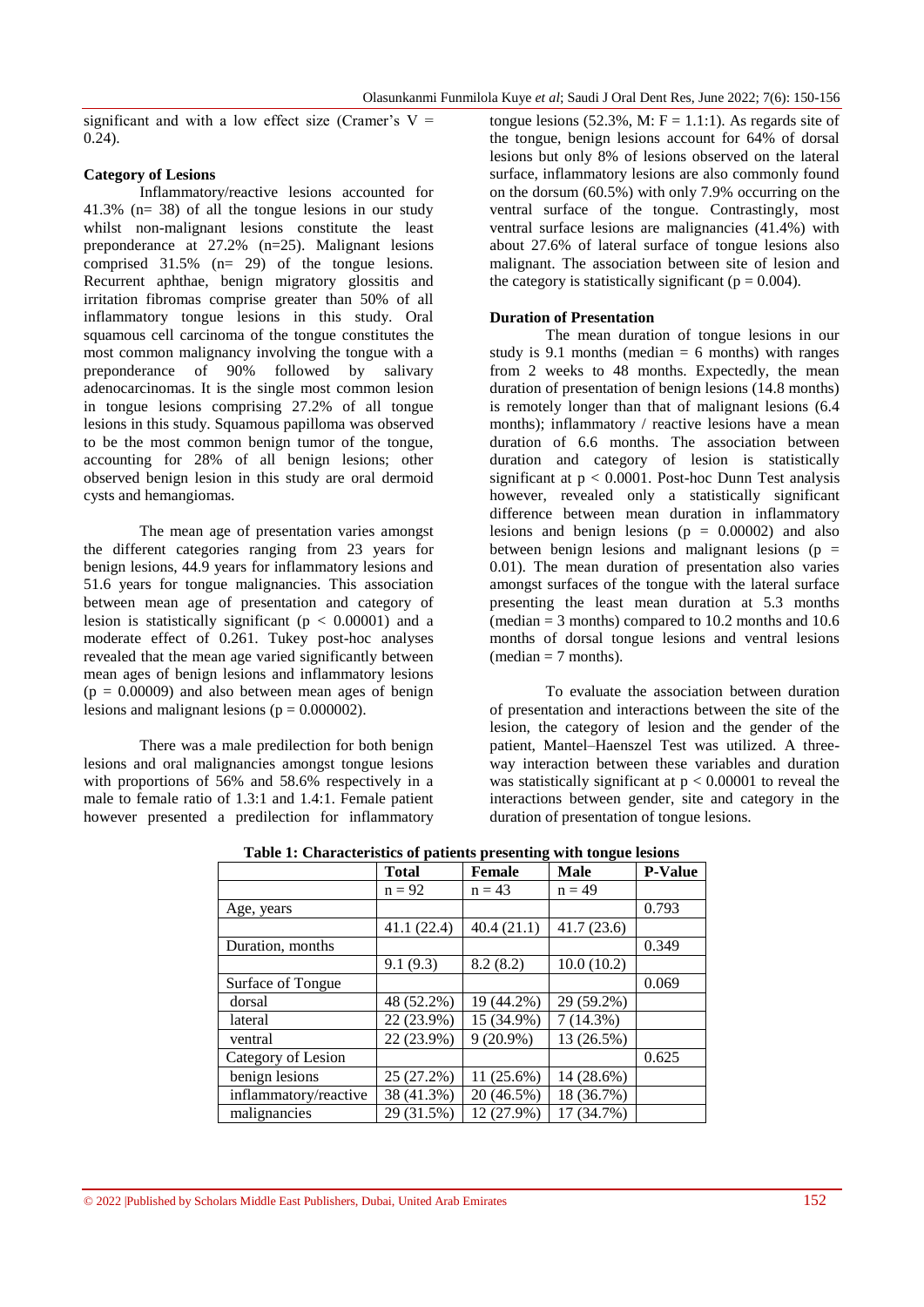

**Figure 1: Boxplot of age of presentation across categories of lesions** \*\*\*\* implies statistical significance



**Figure 2: A clinical picture of an ulcerative lesion on the anterior dorsal surface of the tongue**



**Figure 3: An exophytic malignant lesion on the posterior one-third surface of the tongue**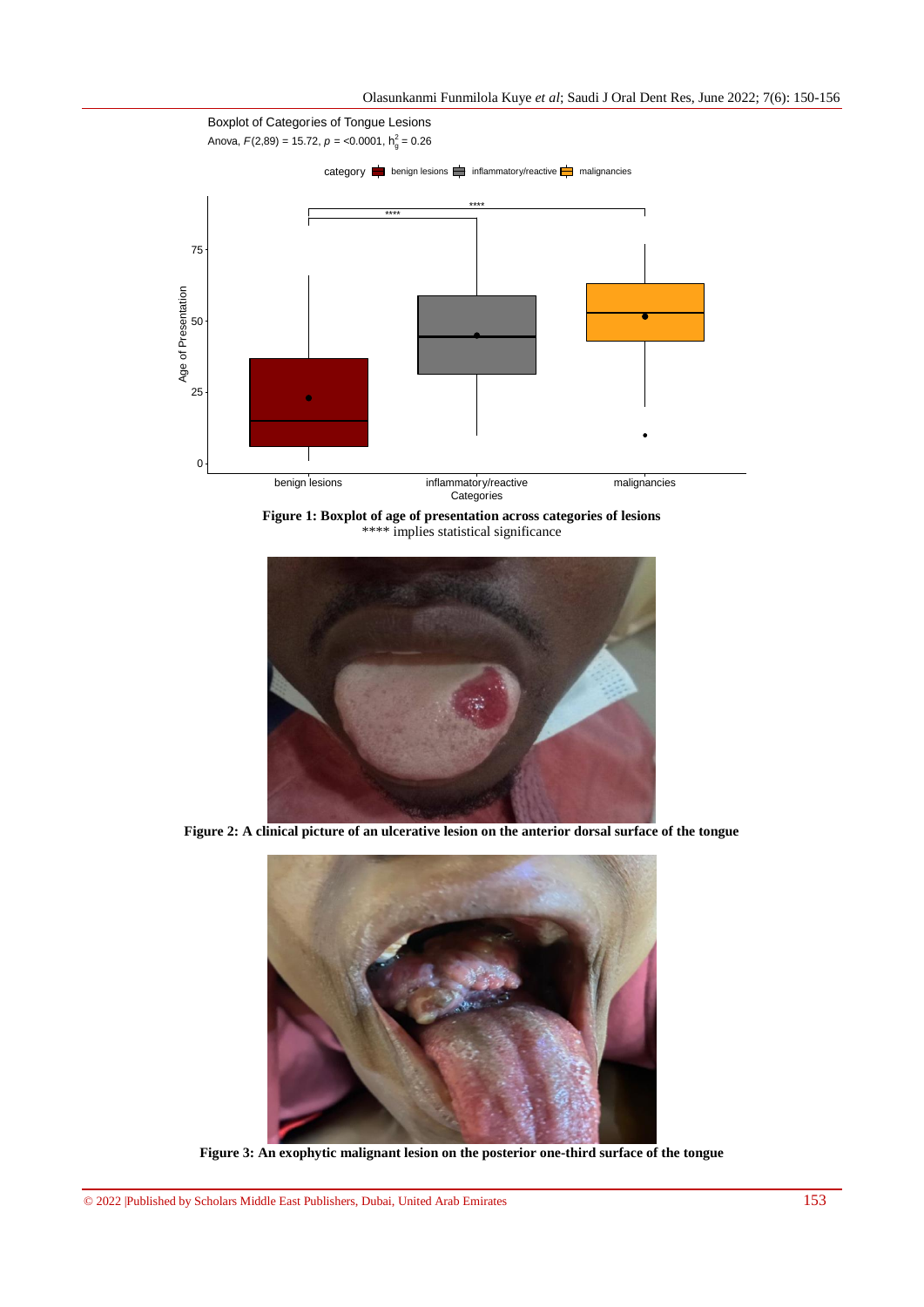## **DISCUSSION**

Tongue is a diagnostic indicator of various systemic diseases and a true "mirror" of the body. The involvement of tongue in various disorders and diseases pose a diagnostic and therapeutic challenge to a general dental practitioner with limited knowledge about the relevant tongue disorders [4].

The gender distribution of this study showed that the tongue lesions were more prevalent among males. Men in our local settings are more involved in detrimental habits like smoking and drinking of alcohol which had been documented to be the leading cause of oral malignancies, this probably accounts for the male preponderance in the study. Avcu *et al*., [6] also reported similar male predilection and attributed this pattern to alcohol consumption, black tea drinking and poor oral hygiene of the studied patients. It however differs from the study of Fouad *et al*., [7] and Banocyz *et al*., [8] who observed a female predilection with their study on tongue lesions. Byahatti *et al*., [9] also reported a female predominance in their study. Discrepancies in varying studies may be due to geographical differences in tongue lesions and / or differences in dental awareness between both sexes. Gender predilections for site in tongue lesions has not been established nor widely reported in previous studies. A female predilection for the lateral surfaces of the tongue was also observed in our study but no obvious cause in this study could be adduced to this observation.

Inflammatory /reactive lesions are the most common category of tongue lesions in our study, this is in contrast with the previous Nigerian studies of Lasisi *et al*., [10] and Fomete *et al*., [11] who reported a preponderance of malignant lesions in their studies. It however agrees with documented studies of Avcu *et al*., [6], Patil *et al*., [12], and Darwazeh *et al*., [13] who reported preponderance of inflammatory lesions. This disparity with previous Nigerian studies could possibly arise as the studies utilized biopsy reports as their main recruitment sources while we utilized both biopsy reports and clinical registers in this study. OSCC however, was the most commonly observed tongue lesion in our study, as was also observed by Nirala *et al*., [14] and [Hernández-Guerrero](https://www.ncbi.nlm.nih.gov/pubmed/?term=Hern%26%23x000e1%3Bndez-Guerrero%20JC%5BAuthor%5D&cauthor=true&cauthor_uid=23385493) *et al*., [15] in their studies. Within the reactive/inflammatory category, there is worldwide geographical variation in the prevalence of tongue lesions. Common inflammatory lesions that have been documented include fissured tongue [9], irritation fibroma [16], coated tongue [6] and benign migratory glossitis. Irritation fibroma and benign migratory glossitis were also the most common reactive lesions in our study in tandem with recurrent aphthae. This preponderance of recurrent is in contrast to other documented studies that reported a low incidence of aphthous ulcers [9]. The frequent movement of the tongue during oral activities (speech and eating) do predispose the mobile areas to trauma

either from sharp teeth or sharp edge of/non-fitting prosthesis [16]. Recurrent aphthous ulceration are considered the second most common oral ulcerative lesion after traumatic ulcers, and they can occur in any age with no gender predilection [17]. Recurrent ulcer could be painful and very disturbing thereby necessitating early and urgent presentation of patient in the clinic for treatment. Traumatic or irritational fibroma is a common benign exophytic and reactive oral lesion that develops secondary to injury. The most common sites of traumatic fibroma are the tongue, buccal mucosa and lower labial mucosa [18], In this study irritation fibroma is more common on the dorsum of the tongue; thus in agreement with the study of Dutra *et al*., [19]. Female preponderance in reactive/inflammatory lesions have been observed in the studies of Fomete *et al*., [20] and Dutra *et al.*, [19]. Advanced hormonal changes in puberty, pregnancy, menopause and the use of hormonal/ oral contraceptive are plausible reasons for this high female incidence [19, 20].

Different authors have documented preferred anatomic location for specific lesions [21], for example, mucus extravasation cyst (mucocele) are often encountered at the ventral surface of the tongue, while squamous cell carcinoma and epithelial dysplasia at the lateral border of the tongue [2, 21]. The tongues' dorsum was the most affected site (52.2%), out of which 75% of the lesions are located in anterior twothirds. The dorsum of tongue with its complex morphology is usually the first part to come in contact with intra-orally ingested substances hence, it's more likely to be involved in harboring majority of the lesions [10]. Alaeddini *et al*., [22] ranked dorsum of the tongue as the most common site for disease predilection (45.8%) in their study.

Ventral surface area is made up of salivary gland tissues or could have remnants of first branchial arch/ developmental tissues which when obstructed, traumatized or failed to resolve can result to cystic formation. In addition, Lederman hypothesis suggested that pooling of carcinogens in saliva at the ventral or floor of the mouth and lateral borders of the tongue called 'gutter zones' along with the anterior tonsillar pillar and lingual aspect of retromolar trigone could be responsible for the common occurrence of these lesions in this areas [23-25]. In accordance with the above hypothesis, 41.4% of ventral lesions in our study were malignant lesions.

Neoplasms of the tongue is regarded as a biologically different entity compared to cancer affecting other oral sites [10]. It is aggressive and are known to be associated with a higher rate of metastasis [26]. Tongue neoplasms can commonly involve the different surfaces and may arise de novo, from an existing tongue lesion or irritation from a sharp tooth/prosthesis [21]. These findings indicate that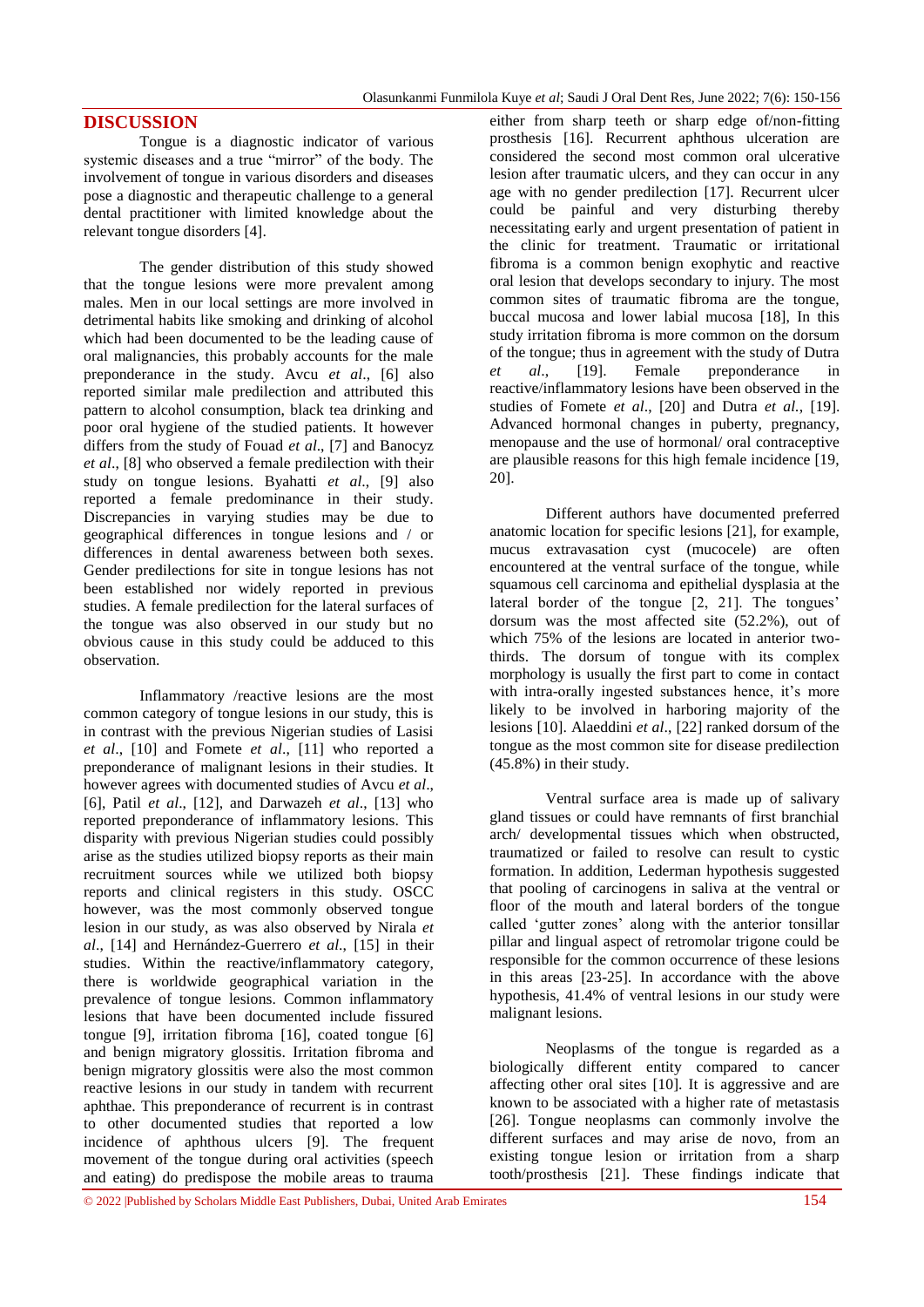neoplastic tongue lesions affected older age groups whereas non-neoplastic tongue lesions affected younger age groups. Old age is the most significant risk factor for cancer overall, and for several discrete cancer types [10]. The study also affirmed to the rapid progressive and aggressive nature of malignant neoplasm (mean duration of 6.4 months ) and the mean duration of the lateral surface 5.3months which recorded squamous cell carcinoma as the highest lesion involving the surface; this also is in agreement with some studies [10, 27].

In conclusion, the overall reduced prevalence of tongue lesions may arise due to most tongue lesions being asymptomatic, misdiagnosed, having reduced number of specialists "oral medicine physicians" managing this type of disease condition and inability of general dentists to accurately spot and treat these lesions. Delayed clinical presentation by patients and patronage of unorthodox traditional doctors also contribute to the overtly increased incidence of oral malignancies in Sub-Saharan Africa; this coupled with improper or lack of accurate record keeping may have also culminated in this increased prevalence of oral malignancies. It is thus imperative for general dentists, oral surgeons and pathologists that are acquainted with the plethora of tongue lesions and their pathognomonic manifestations to aid accurate diagnosis and appropriate management or referral to oral physicians for comprehensive management.

#### **Acknowledgment:** None

**Funding:** No funding for this article

**Conflict of interest**: The authors declare no conflict of interest.

## **REFERENCES**

- 1. Shayeb, M. A., Fathy, E., Nadeem, G., El-Sahn, N. A., Elsahn, H., Khader, I. E., & Habbal, A. W. A. (2020). Prevalence of most common tongue lesions among a group of UAE population: retrospective study. *Onkologia i Radioterapia*, *14*(1), 1-5.
- 2. Dhanuthai, K., Kintarak, S., Subarnbhesaj, A., & Chamusri, N. (2020). A Multicenter Study of Tongue Lesions from Thailand. *European Journal of Dentistry*, *14*(03), 435-439.
- 3. Haber, M. A., Jaimes, C., Lee, E. Y., & Juliano, A. F. (2020). Pediatric tongue lesions: an oftenoverlooked but important collection of diagnoses. *American Journal of Roentgenology*, *214*(5), 1008-1018.
- 4. Bhattacharya, P. T., Sinha, R., & Pal, S. (2016). Prevalence and subjective knowledge of tongue lesions in an Indian population. *Journal of oral biology and craniofacial research*, *6*(2), 124-128.
- 5. Horn, C., Thaker, H. M., Tampakopoulou, D. A., Serres, L. M. D., Keller, J. L., & Haddad Jr, J. (2001). Tongue lesions in the pediatric population. *Otolaryngology—Head and Neck*

*Surgery*, *124*(2), 164-169.

- 6. Avcu, N., & Kanli, A. (2003). The prevalence of tongue lesions in 5150 Turkish dental outpatients. *Oral diseases*, *9*(4), 188-195.
- 7. Fuoad, S. A. (2016). Research and Reviews : Journal of Dental Sciences A Review on the Human Oral Microflora, 4(3), 1-5.
- 8. Bánóczy, J., Rigó, O., & Albrecht, M. (1993). Prevalence study of tongue lesions in a Hungarian population. *Community Dentistry and Oral Epidemiology*, *21*(4), 224-226.
- 9. Byahatti, S. M., & Ingafou, M. S. (2010). The prevalence of tongue lesions in Libyan adult patients. *J Clin Exp Dent*, 2(4), 2-7.
- 10. Lasisi, T. J., & Abimbola, T. A. (2017). Clinicopathologic review of biopsied tongue lesions in a Nigerian tertiary hospital. *Annals of Ibadan Postgraduate Medicine*, *15*(2), 109-113.
- 11. Fomete, B., Agbara, R., Osunde, D. O., Bello, S. A., Yunus, A. A., & Boulama, A. M. (2018). Pattern and Presentation of tongue lesions in Kaduna, Nigeria: an 8 year Review. *Nigerian Journal of Dental Research*, *3*(2), 84-90.
- 12. Patil, S., Kaswan, S., Rahman, F., & Doni, B. (2013). Prevalence of tongue lesions in the Indian population. *Journal of clinical and experimental dentistry*, *5*(3), e128-132.
- 13. Darwazeh, A. M., & Almelaih, A. A. (2011). Tongue lesions in a Jordanian population. Prevalence, symptoms, subject's knowledge and treatment provided. *Med Oral Patol Oral Cir Bucal*, 16(6), 745-749.
- 14. Narala, S., & Sri, S. (2020). Clinicopathologic Study of Tongue Lesions at a Tertiary Care Hospital. *Journal of Evolution of Medical and Dental Sciences*, *9*(11), 856-860.
- 15. Hernández-Guerrero, J. C., Jacinto-Alemán, L. F., Jiménez-Farfán, M. D., Macario-Hernández, A., Hernández-Flores, F., & Alcántara-Vázquez, A. (2013). Prevalence trends of oral squamous cell carcinoma. Mexico City"s General Hospital experience. *Medicina oral, patología oral y cirugía bucal*, *18*(2), e306-311.
- 16. Mousavi, S., Aminzadeh, A., Yahyaabadi, R., & Aminianpour, N. (2021). An Epidemiological Survey of Tongue Lesions in the Oral Pathology Department of Khorasgan Dental School From 2010 to 2020. *International Journal of Epidemiologic Research*, *8*(3), 100-104.
- 17. Darwazeh, A. M., & Almelaih, A. A. (2011). Oral lesions in Jordanians: Oral Medicine and Pathology, 16(6), 745-754. doi:10.4317/medoral.17098
- 18. Rathva, V. J. (2013). Traumatic fibroma of tongue. *Case Reports*, *2013*, bcr2012008220.
- 19. Dutra, K. L., Longo, L., Grando, L. J., & Rivero, E. R. C. (2019). Incidence of reactive hyperplastic lesions in the oral cavity: a 10 year retrospective study in Santa Catarina, Brazil. *Brazilian journal of otorhinolaryngology*, *85*, 399-407.

© 2022 |Published by Scholars Middle East Publishers, Dubai, United Arab Emirates 155